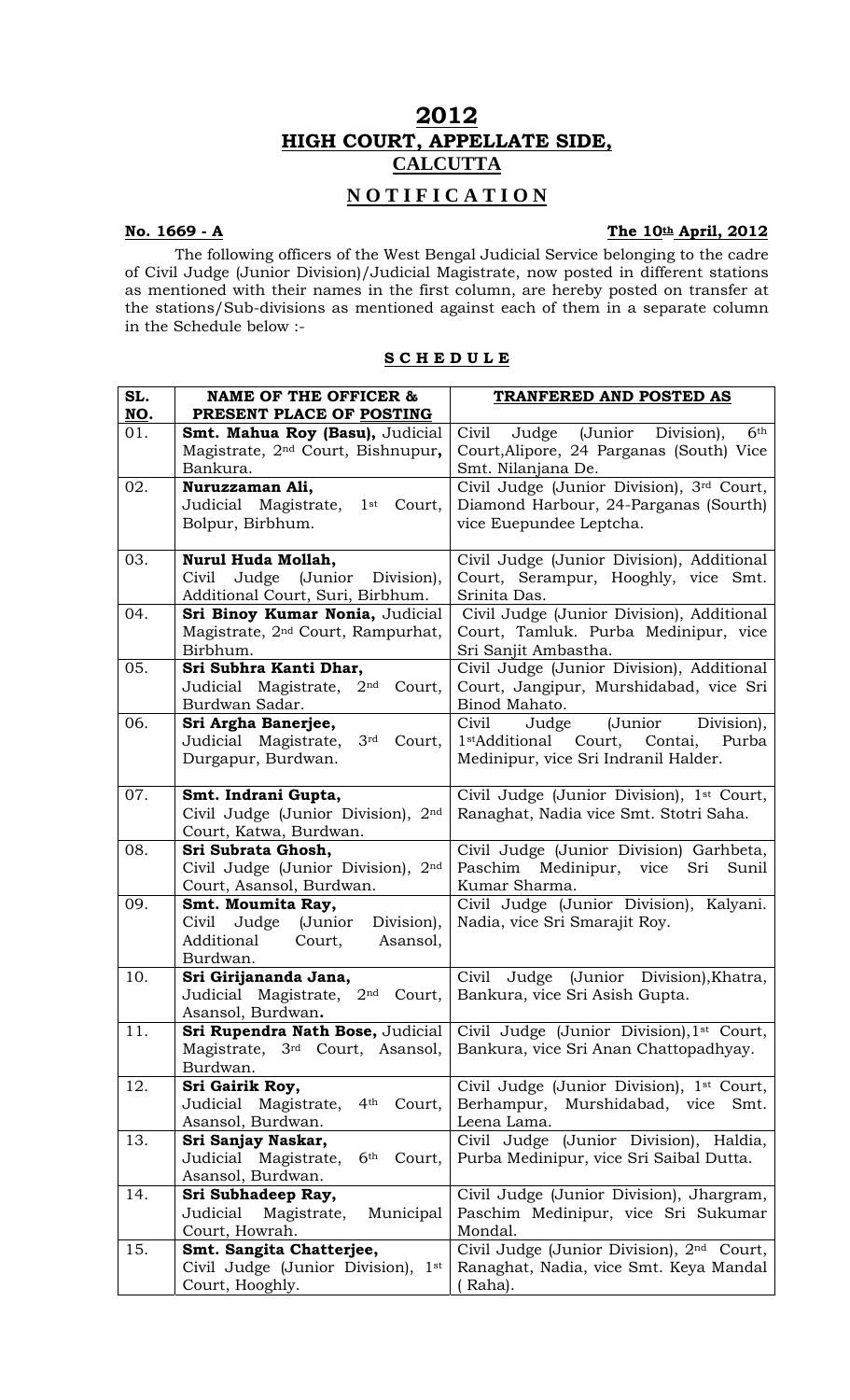| 16. | Smt. Jhilom Gupta,                                | Civil Judge (Junior Division), 2rd Court,             |
|-----|---------------------------------------------------|-------------------------------------------------------|
|     | Judicial Magistrate,<br>Additional                | Asansol, Burdwan, vice Sri Subrata                    |
|     | Court, Hooghly Sadar.                             | Ghosh.                                                |
| 17. | Smt. Arpita Hira,                                 | Civil Judge (Junior Division), Additional             |
|     | Civil Judge (Junior Division),<br>2 <sup>nd</sup> | Court, Suri, Birbhum vice Sri Md. Nurul               |
|     |                                                   | Huda Molla.                                           |
|     | Court, Arambagh, Hooghly.                         |                                                       |
| 18. | Sri Megh Dorji Moktan,                            | Civil Judge (Junior Division), Additional             |
|     | Civil Judge (Junior Division),<br>$1$ st          | Court, Ghatal, Paschim Medinipur, vice                |
|     | Court, Serampore, Hooghly.                        | Sri Anil Kumar Kushwaha.                              |
|     |                                                   |                                                       |
| 19. | Smt. Tanusree Dutta,                              | Civil Judge (Junior Division), Additional             |
|     | 5 <sup>th</sup> Court,<br>Judicial Magistrate,    | Court, Bankura, vice Sri<br>Soumitra                  |
|     | Serampore, Hooghly.                               | Kumar Ganguly.                                        |
| 20. | Sri Binod Mahato,                                 | Civil Judge (Junior Division),<br>2 <sub>nd</sub>     |
|     | Civil Judge<br>(Junior<br>Division),              | Additional Court, Diamond Harbour. 24-                |
|     | Additional<br>Court,<br>Jangipur,                 | Parganas<br>(South), vice<br>Sri<br>Ayan              |
|     | Murshidabad.                                      | Majumder.                                             |
| 21. | Smt Subhra Bhowmick,                              | Civil Judge (Junior Division), 2 <sup>nd</sup> Court, |
|     | Judicial Magistrate,<br>4 <sup>th</sup><br>Court, | Howrah, vice Smt. Parna Bhattacharya.                 |
|     | Krishnagar, Nadia.                                |                                                       |
| 22. | Sri Barun Roy,                                    | Civil Judge (Junior Division), 2 <sup>nd</sup> Court, |
|     | Judicial<br>Magistrate,<br>Railway                | Arambagh, Hooghly, vice Smt. Arpita                   |
|     | Court, Ranaghat, Nadia.                           | Hira.                                                 |
| 23. | Sri Sourav Subba,                                 | Civil Judge (Junior Division), 2nd Court,             |
|     | 4 <sup>th</sup> Court,<br>Judicial Magistrate,    | Diamond Harbour, 24 Pargans (South),                  |
|     | Paschim Medinipur.                                | vice vacant.                                          |
| 24. | Sri Sounak Mukherjee, Judicial                    | Civil Judge (Junior Division), 2 <sup>nd</sup> Court, |
|     | Magistrate, 5 <sup>th</sup> Court, Paschim        | Smt.                                                  |
|     |                                                   | Berhampur, Murshidabad, vice                          |
|     | Medinipur Sadar.                                  | Madhumita Chowdhury.                                  |
| 25. | Sri Somak Das,                                    | Civil Judge (Junior Division), Additional             |
|     | (Junior Division),<br>Civil<br>Judge              | Court, Chandernagar, Hooghly, vice Smt.               |
|     | Ghatal, Paschim Medinipur.                        | Juin Dutta.                                           |
| 26. | Sri Anil Kumar Kushwaha, Civil                    | Civil Judge (Junior Division), 1 <sup>st</sup> Court, |
|     | Judge<br>(Junior<br>Division),                    | Hooghly, vice Smt. Sangita Chatterjee.                |
|     | Additional<br>Court-cum-Judicial                  |                                                       |
|     | Magistrate,<br>Ghatal,<br>Paschim                 |                                                       |
|     | Medinipur.                                        |                                                       |
| 27. | Sri Sukumar Mondal,                               | Civil Judge (Junior Division), 1 <sup>st</sup> Court, |
|     | Judge<br>(Junior Division),<br>Civil              | Serampur, Hooghly, vice Sri Megh Dorji                |
|     | Jhargram, Paschim Medinipur.                      | Moktan.                                               |
| 28. | Sri Sumitava Ghosh,                               | Civil Judge (Junior Division), Additional             |
|     | Judicial Magistrate, 1 <sup>st</sup> Additional   | Court, Hooghly, vice Smt. Aliva Roy.                  |
|     | Court, Basirhat, 24 Parganas                      |                                                       |
|     | (North).                                          |                                                       |
| 29. | Smt. Chanda Hasmat,                               | Civil Judge (Junior Division), Ghatal,                |
|     | Judicial Magistrate,<br>5 <sup>th</sup> Court,    | Paschim Medinipur, vice Sri Somak Das.                |
|     | Barrackpore, 24-Parganas (North).                 |                                                       |
| 30. | Sushmita<br>Chowdhury,<br>Smt.                    | Civil<br>Judge<br>(Junior<br>Division),               |
|     | Judicial Magistrate,<br>6th Court,                | Bishnupur, Bankura, vice Sri Anindya                  |
|     | Alipore, 24 Parganas (South).                     | Banerjee.                                             |
| 31. | Smt. Nita Sarkar,                                 | Civil Judge (Junior Division), 4th Court,             |
|     | Judicial Magistrate, 1 <sup>st</sup> Court,       | Burdwan, vice Smt. Urmi Sinha.                        |
|     | Sealdah, 24 Pargans (South).                      |                                                       |
| 32. | Euepundee Lepcha,                                 | Civil Judge (Junior Division), 1st Court,             |
|     | Civil Judge (Junior Division),<br>3 <sup>rd</sup> | Basirhat, 24 Parganas (North) vice Sri                |
|     | Diamond Harbour,<br>Court,<br>24                  | Jyotirmoy Bhattacharjee.                              |
|     | Parganas (South).                                 |                                                       |
| 33. | Sri Arindam Dutta,                                | Civil Judge (Junior Division), 2 <sup>nd</sup> Court, |
|     | Judicial Magistrate, 1 <sup>st</sup> Court,       | Katwa.<br>Burdwan, vice Smt.<br>Indrani               |
|     | Diamond Harbour, 24 Parganas                      | Gupta.                                                |
|     | (South).                                          |                                                       |
| 34. | Smt. Rimpa Roy,                                   | Civil Judge (Junior Division), 3rd Court,             |
|     | Judicial Magistrate, Baruipur, 24                 | Tamluk, Purba Medinipur, vice Sri Parag               |
|     | Parganas (South).                                 | Neogi.                                                |
|     |                                                   |                                                       |